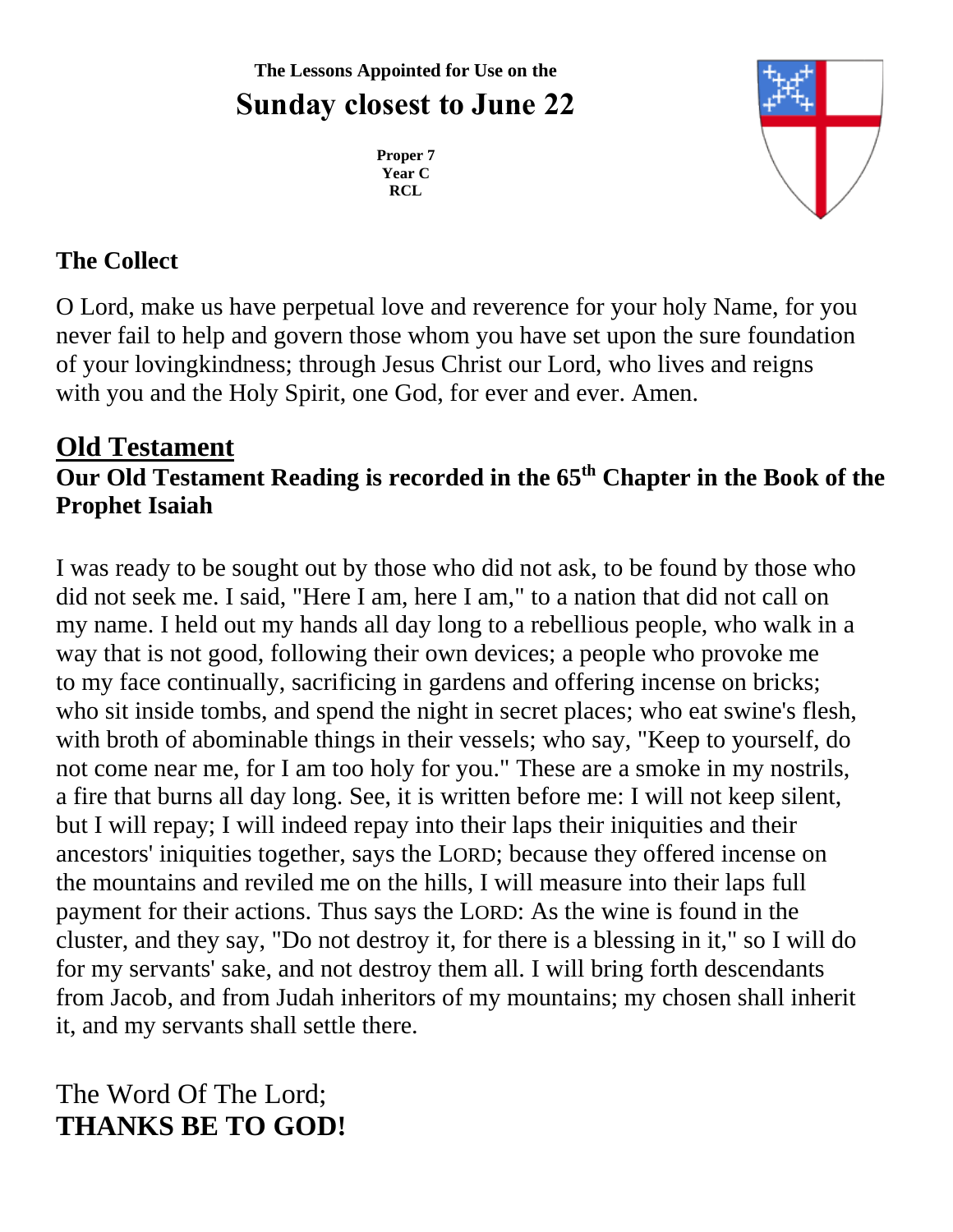# **The Psalm**

**Please rise and read responsively by the half verse to the reading of a portion of Psalm 22**

18 Be not far away, O LORD; **\*you are my strength; hasten to help me.**

19 Save me from the sword, **\*my life from the power of the dog.**

20 Save me from the lion's mouth, **\*my wretched body from the horns of wild bulls.**

**21 I will declare your** Name to my brethren; **\*in the midst of the congregation I will praise you.**

22 Praise the LORD, you that fear him; **\*stand in awe of him, O offspring of Israel; all you of Jacob's line, give glory.**

23 For he does not despise nor abhor the poor in their poverty; neither does he hide his face from them; **\*but when they cry to him he hears them.**

24 My praise is of him in the great assembly; **\*I will perform my vows in the presence of those who worship him.**

25 The poor shall eat and be satisfied, and those who seek the LORD shall praise him: **\*"May your heart live for ever!"**

26 All the ends of the earth shall remember and turn to the LORD, **\*and all the families of the nations shall bow before him.**

27 For kingship belongs to the LORD; **\*he rules over the nations.**

Glory to the Father, and to the Son, and to the Holy Spirit: **\*as it was in the beginning, is now, and will be for ever. Amen**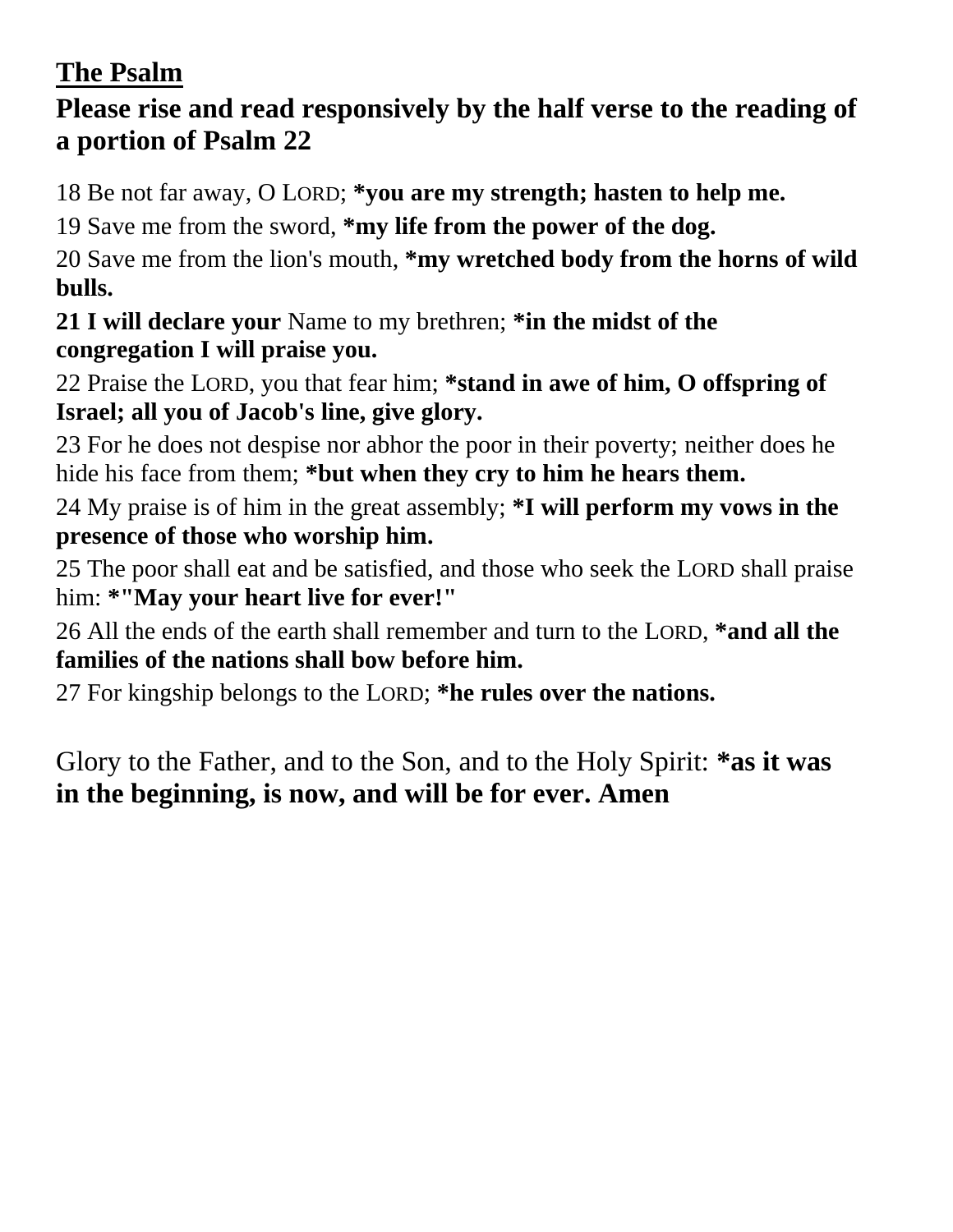### **New Testament**

# **Our New Testament Reading is recorded in the 3 rd Chapter in Paul's Letter to the Galatians**

Now before faith came, we were imprisoned and guarded under the law until faith would be revealed. Therefore the law was our disciplinarian until Christ came, so that we might be justified by faith. But now that faith has come, we are no longer subject to a disciplinarian, for in Christ Jesus you are all children of God through faith. As many of you as were baptized into Christ have clothed yourselves with Christ. There is no longer Jew or Greek, there is no longer slave or free, there is no longer male and female; for all of you are one in Christ Jesus. And if you belong to Christ, then you are Abraham's offspring, heirs according to the promise.

The Word Of The Lord; **THANKS BE TO GOD!**